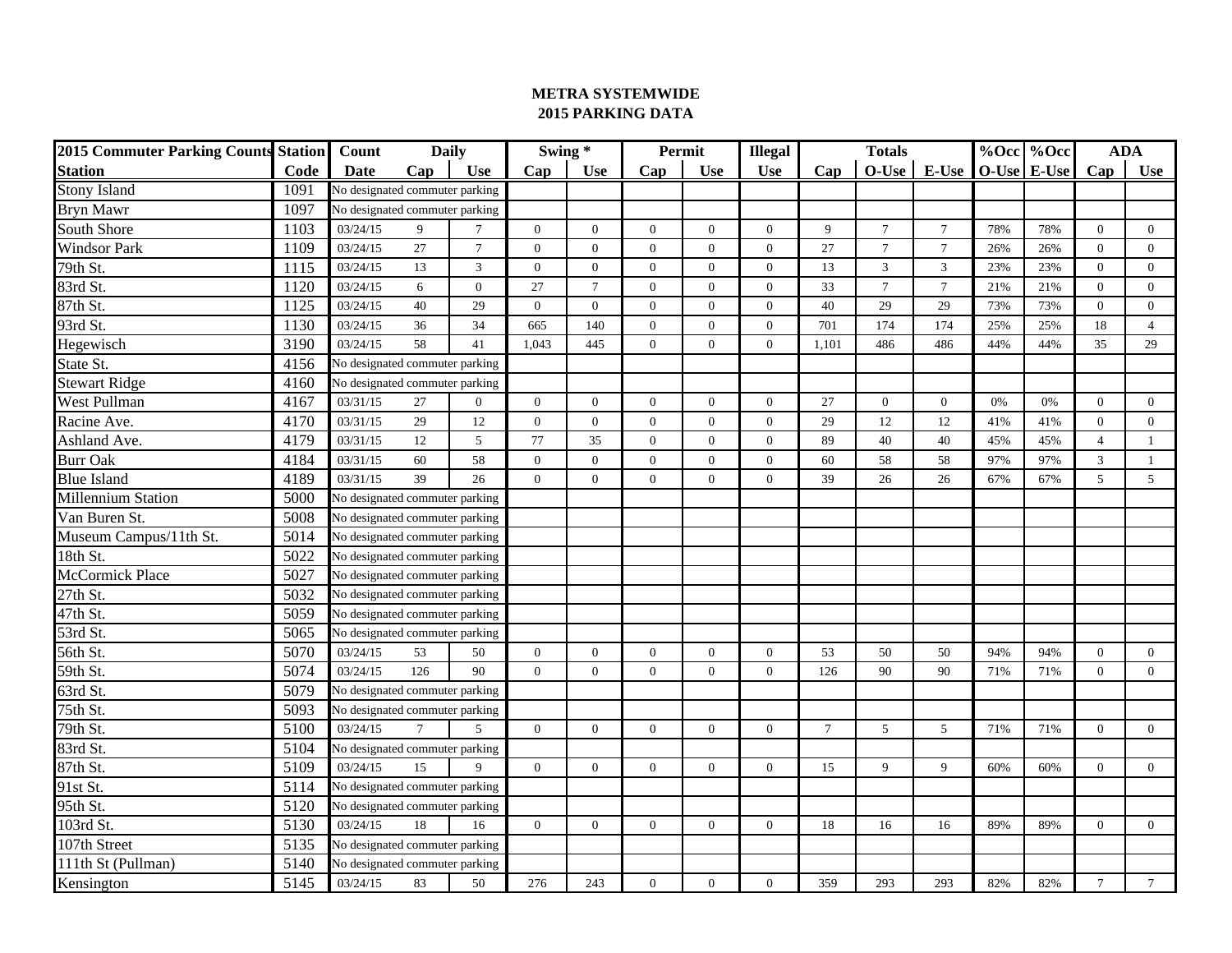| <b>2015 Commuter Parking Counts Station</b> |      | Count<br><b>Daily</b>          |                  |                | Swing *        |              | Permit         |                | <b>Illegal</b><br><b>Totals</b> |       |         |       | %Occ %Occ |       | <b>ADA</b>      |                 |
|---------------------------------------------|------|--------------------------------|------------------|----------------|----------------|--------------|----------------|----------------|---------------------------------|-------|---------|-------|-----------|-------|-----------------|-----------------|
| <b>Station</b>                              | Code | Date                           | Cap              | <b>Use</b>     | Cap            | Use          | Cap            | <b>Use</b>     | <b>Use</b>                      | Cap   | $O-Use$ | E-Use | $O-Use$   | E-Use | Cap             | <b>Use</b>      |
| Riverdale                                   | 5173 | 04/14/15                       | 259              | 60             | $\Omega$       | $\theta$     | $\overline{0}$ | $\overline{0}$ | $\overline{0}$                  | 259   | 60      | 60    | 23%       | 23%   | $7\phantom{.0}$ | 1               |
| Ivanhoe                                     | 5182 | 04/14/15                       | 116              | 40             | $\Omega$       | $\Omega$     | 221            | 158            | $\mathbf{0}$                    | 337   | 198     | 261   | 59%       | 77%   | 16              | $7\phantom{.0}$ |
| $147th$ St.                                 | 5190 | 04/14/15                       | 1,122            | 647            | $\Omega$       | $\Omega$     | $\overline{0}$ | $\overline{0}$ | $\overline{4}$                  | 1.122 | 651     | 647   | 58%       | 58%   | 24              | 24              |
| Harvey                                      | 5200 | 04/14/15                       | 875              | 303            | $\overline{0}$ | $\theta$     | $\overline{0}$ | $\overline{0}$ | $\overline{0}$                  | 875   | 303     | 303   | 35%       | 35%   | 34              | 19              |
| <b>Hazel Crest</b>                          | 5223 | 04/14/15                       | 50               | 40             | $\mathbf{0}$   | $\theta$     | 90             | 51             | $\overline{0}$                  | 140   | 91      | 130   | 65%       | 93%   | $\overline{4}$  | $\overline{2}$  |
| Calumet                                     | 5228 | 03/26/15                       | $\mathbf{0}$     | $\overline{0}$ | 613            | 525          | 572            | 344            | $\mathbf{0}$                    | 1,185 | 869     | 1,097 | 73%       | 93%   | 32              | 25              |
| Homewood                                    | 5235 | 03/26/15                       | 345              | 293            | $\Omega$       | $\Omega$     | 177            | 124            | $\Omega$                        | 522   | 417     | 470   | 80%       | 90%   | $\mathbf{Q}$    | $\overline{4}$  |
| Flossmoor                                   | 5249 | 03/26/15                       | $\overline{0}$   | $\overline{0}$ | $\Omega$       | $\Omega$     | 275            | 231            | $\overline{0}$                  | 275   | 231     | 275   | 84%       | 100%  | $\tau$          | $\mathbf{3}$    |
| Olympia Fields                              | 5266 | 03/26/15                       | 503              | 457            | $\Omega$       | $\Omega$     | $\mathbf{0}$   | $\overline{0}$ | $\overline{0}$                  | 503   | 457     | 457   | 91%       | 91%   | 10              | 9               |
| $211th$ St.                                 | 5276 | 03/26/15                       | 694              | 410            | $\Omega$       | $\Omega$     | $\Omega$       | $\theta$       | $\mathbf{0}$                    | 694   | 410     | 410   | 59%       | 59%   | 29              | 11              |
| Matteson                                    | 5282 | 03/26/15                       | 759              | 327            | $\overline{0}$ | $\Omega$     | $\overline{0}$ | $\overline{0}$ | $\overline{0}$                  | 759   | 327     | 327   | 43%       | 43%   | 14              | 2               |
| <b>Richton Park</b>                         | 5293 | 03/26/15                       | 580              | 229            | $\mathbf{0}$   | $\theta$     | 467            | 329            | $\overline{0}$                  | 1,047 | 558     | 696   | 53%       | 66%   | 19              | 12              |
| <b>University Park</b>                      | 5315 | 03/26/15                       | 848              | 426            | $\Omega$       | $\Omega$     | 218            | 164            | $\overline{0}$                  | 1,066 | 590     | 644   | 55%       | 60%   | 23              | 11              |
| 76th St.                                    | 5390 | No designated commuter parking |                  |                |                |              |                |                |                                 |       |         |       |           |       |                 |                 |
| <b>Bryn Mawr</b>                            | 5853 | No designated commuter parking |                  |                |                |              |                |                |                                 |       |         |       |           |       |                 |                 |
| LaSalle St.                                 | 6000 | No designated commuter parking |                  |                |                |              |                |                |                                 |       |         |       |           |       |                 |                 |
| 35th St / "Lou" Jones                       | 6031 | No designated commuter parking |                  |                |                |              |                |                |                                 |       |         |       |           |       |                 |                 |
| Gresham                                     | 6098 | 03/31/15                       | 101              | 92             | 205            | 49           | $\overline{0}$ | $\overline{0}$ | -1                              | 306   | 142     | 141   | 46%       | 46%   | $\overline{1}$  | $\overline{0}$  |
| Longwood                                    | 6109 | 03/31/15                       | 76               | 39             | 28             | 10           | $\mathbf{0}$   | $\theta$       | $\overline{0}$                  | 104   | 49      | 49    | 47%       | 47%   | 2               | $\mathbf{0}$    |
| Washington Hts.                             | 6120 | 03/31/15                       | 14               | 13             | 253            | 56           | $\mathbf{0}$   | $\overline{0}$ | $\overline{0}$                  | 267   | 69      | 69    | 26%       | 26%   | $\overline{7}$  | $\overline{3}$  |
| Vermont St.                                 | 6157 | 03/31/15                       | 807              | 340            | $\mathbf{0}$   | $\Omega$     | $\overline{0}$ | $\mathbf{0}$   | $\mathbf{0}$                    | 807   | 340     | 340   | 42%       | 42%   | 11              | 10              |
| Robbins                                     | 6172 | 04/14/15                       | 151              | 13             | $\Omega$       | $\Omega$     | $\mathbf{0}$   | $\overline{0}$ | $\boldsymbol{0}$                | 151   | 13      | 13    | 9%        | 9%    | 5               | $\mathbf{0}$    |
| Midlothian                                  | 6184 | 04/14/15                       | 527              | 483            | $\Omega$       | $\Omega$     | 79             | 63             | $\mathbf{0}$                    | 606   | 546     | 562   | 90%       | 93%   | 12              | 11              |
| <b>Oak Forest</b>                           | 6204 | 04/14/15                       | 988              | 747            | $\Omega$       | $\Omega$     | $\overline{0}$ | $\overline{0}$ | $\overline{0}$                  | 988   | 747     | 747   | 76%       | 76%   | 18              | 12              |
| <b>Tinley Park</b>                          | 6235 | 04/14/15                       | 273              | 254            | $\overline{0}$ | $\mathbf{0}$ | 511            | 293            | $\overline{2}$                  | 784   | 549     | 765   | 70%       | 98%   | 18              | 10              |
| 80th Ave.                                   | 6251 | 04/16/15                       | 2,127            | 1,465          | $\mathbf{0}$   | $\theta$     | $\mathbf{0}$   | $\overline{0}$ | $\overline{0}$                  | 2,127 | 1,465   | 1,465 | 69%       | 69%   | 30              | 21              |
| <b>Hickory Creek</b>                        | 6275 | 04/16/15                       | 1,111            | 765            | $\mathbf{0}$   | $\theta$     | $\mathbf{0}$   | $\overline{0}$ | $\mathbf{0}$                    | 1,111 | 765     | 765   | 69%       | 69%   | 21              | 12              |
| Mokena                                      | 6296 | 04/16/15                       | 366              | 215            | $\Omega$       | $\Omega$     | 92             | 73             | $\overline{0}$                  | 458   | 288     | 307   | 63%       | 67%   | $\tau$          | $\mathfrak{S}$  |
| <b>Stony Island</b>                         | 6315 | No designated commuter parking |                  |                |                |              |                |                |                                 |       |         |       |           |       |                 |                 |
| New Lenox                                   | 6340 | 04/16/15                       | 1,079            | 825            | $\Omega$       | $\Omega$     | $\overline{0}$ | $\overline{0}$ | $\Omega$                        | 1.079 | 825     | 825   | 76%       | 76%   | 23              | 17              |
| Joliet                                      | 6402 | 04/16/15                       | 958              | 559            | $\Omega$       | $\Omega$     | 50             | 32             | $\mathbf{0}$                    | 1,008 | 591     | 609   | 59%       | 60%   | 26              | 10              |
| 83rd St.                                    | 6778 | No designated commuter parking |                  |                |                |              |                |                |                                 |       |         |       |           |       |                 |                 |
| <b>Brainerd</b>                             | 7106 | 03/31/15                       | 109              | 75             | 154            | 74           | $\theta$       | $\overline{0}$ | $\overline{1}$                  | 263   | 150     | 149   | 57%       | 57%   | 5               | 1               |
| 91st St.                                    | 7113 | 03/31/15                       | 46               | 37             | 143            | 80           | $\overline{0}$ | $\overline{0}$ | $\overline{0}$                  | 189   | 117     | 117   | 62%       | 62%   | 8               | $\mathfrak{S}$  |
| 95th St.                                    | 7117 | 03/31/15                       | $\overline{0}$   | $\overline{0}$ | $\Omega$       | $\Omega$     | 187            | 90             | $\overline{0}$                  | 187   | 90      | 187   | 48%       | 100%  | 6               | $5\,$           |
| 99th St.                                    | 7123 | 03/31/15                       | $\boldsymbol{0}$ | $\overline{0}$ | 99             | 97           | $\theta$       | $\theta$       | $\Omega$                        | 99    | 97      | 97    | 98%       | 98%   | $\overline{4}$  | $\overline{4}$  |
| 103rd St.                                   | 7128 | 03/31/15                       | $\overline{0}$   | $\overline{0}$ | 267            | 265          | $\theta$       | $\Omega$       | $\Omega$                        | 267   | 265     | 265   | 99%       | 99%   | 8               | 6               |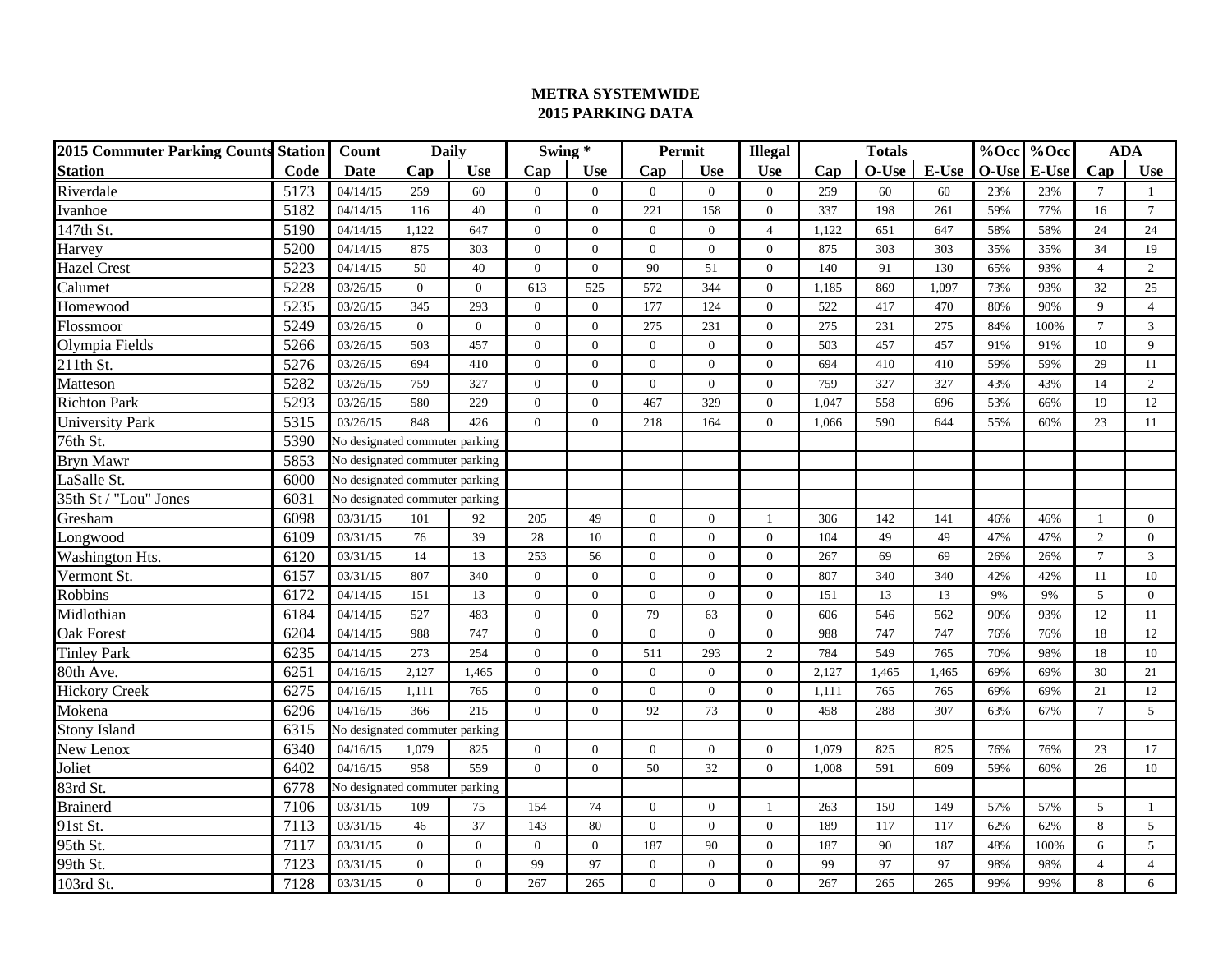| <b>2015 Commuter Parking Counts Station</b> |       | Count                          | <b>Daily</b>     |                | Swing*           |                  | Permit           |                | <b>Illegal</b> |        | <b>Totals</b>  |                |       | %Occ %Occ |                 | <b>ADA</b>       |
|---------------------------------------------|-------|--------------------------------|------------------|----------------|------------------|------------------|------------------|----------------|----------------|--------|----------------|----------------|-------|-----------|-----------------|------------------|
| <b>Station</b>                              | Code  | Date                           | Cap              | <b>Use</b>     | Cap              | Use              | Cap              | <b>Use</b>     | <b>Use</b>     | Cap    | O-Use          | E-Use          | O-Use | E-Use     | Cap             | <b>Use</b>       |
| 107th St.                                   | 7133  | 03/31/15                       | $\overline{0}$   | $\mathbf{0}$   | 331              | 160              | $\overline{0}$   | $\overline{0}$ | $\overline{0}$ | 331    | 160            | 160            | 48%   | 48%       | $\overline{4}$  | 2                |
| 111th St.                                   | 7138  | 03/31/15                       | 43               | 35             | 213              | 139              | 132              | 15             | $\Omega$       | 388    | 189            | 306            | 49%   | 79%       | 13              | $\overline{2}$   |
| $115th$ St.                                 | 7143  | 03/31/15                       | $\boldsymbol{0}$ | $\overline{0}$ | 104              | 62               | $\boldsymbol{0}$ | $\overline{0}$ | $\overline{0}$ | 104    | 62             | 62             | 60%   | 60%       | $\overline{4}$  | $\boldsymbol{0}$ |
| 119th St.                                   | 7148  | 03/31/15                       | 110              | 110            | 132              | 48               | $\overline{0}$   | $\Omega$       | $\theta$       | 242    | 158            | 158            | 65%   | 65%       | 6               | 5 <sup>5</sup>   |
| 123rd St.                                   | 7152  | No designated commuter parking |                  |                |                  |                  |                  |                |                |        |                |                |       |           |                 |                  |
| Prairie St.                                 | 7158  | 03/31/15                       | $\tau$           | 3              | $\overline{0}$   | $\overline{0}$   | $\overline{0}$   | $\Omega$       | $\theta$       | $\tau$ | $\mathfrak{Z}$ | $\mathfrak{Z}$ | 43%   | 43%       | $\Omega$        | $\overline{0}$   |
| $\overline{9}$ 1st St.                      | 7241  | No designated commuter parking |                  |                |                  |                  |                  |                |                |        |                |                |       |           |                 |                  |
| 95th St.                                    | 7704  | No designated commuter parking |                  |                |                  |                  |                  |                |                |        |                |                |       |           |                 |                  |
| <b>Chicago Union Station</b>                | 8000  | No designated commuter parking |                  |                |                  |                  |                  |                |                |        |                |                |       |           |                 |                  |
| Wrightwood                                  | 8112  | 04/23/15                       | $\overline{0}$   | $\overline{0}$ | 180              | 151              | $\overline{0}$   | $\Omega$       | $\theta$       | 180    | 151            | 151            | 84%   | 84%       | 6               | $\overline{2}$   |
| Ashburn                                     | 8126  | 04/23/15                       | 28               | $22\,$         | 113              | 62               | $\overline{0}$   | $\overline{0}$ | $\mathbf{0}$   | 141    | 84             | 84             | 60%   | 60%       | 6               | $\overline{2}$   |
| Oak Lawn                                    | 8152  | 04/23/15                       | 503              | 402            | $\overline{0}$   | $\overline{0}$   | 458              | 367            | $\theta$       | 961    | 769            | 860            | 80%   | 89%       | 19              | 8                |
| 77th St.                                    | 8167  | No designated commuter parking |                  |                |                  |                  |                  |                |                |        |                |                |       |           |                 |                  |
| Chicago Ridge                               | 8168  | 04/23/15                       | 322              | 52             | $\overline{0}$   | $\overline{0}$   | 109              | 60             | $\theta$       | 431    | 112            | 161            | 26%   | 37%       | $\overline{4}$  | $\mathbf{1}$     |
| Worth                                       | 8182  | 04/23/15                       | 468              | 267            | $\mathbf{0}$     | $\overline{0}$   | $\overline{0}$   | $\mathbf{0}$   | $\mathbf{0}$   | 468    | 267            | 267            | 57%   | 57%       | 10              | $\mathbf{1}$     |
| Palos Heights                               | 8192  | 04/23/15                       | 501              | 199            | $\mathbf{0}$     | $\overline{0}$   | $\overline{0}$   | $\Omega$       | $\mathbf{0}$   | 501    | 199            | 199            | 40%   | 40%       | 10              | $\overline{4}$   |
| Palos Park                                  | 8203  | 04/23/15                       | 350              | 295            | $\mathbf{0}$     | $\boldsymbol{0}$ | $\mathbf{0}$     | $\mathbf{0}$   | $\overline{0}$ | 350    | 295            | 295            | 84%   | 84%       | 8               | $\mathbf{1}$     |
| $143rd$ St.                                 | 8236  | 04/23/15                       | 411              | 311            | $\overline{0}$   | $\overline{0}$   | $\theta$         | $\Omega$       | $\Omega$       | 411    | 311            | 311            | 76%   | 76%       | 12              | $\overline{c}$   |
| 153rd St.                                   | 8248  | 04/23/15                       | 1214             | 338            | $\mathbf{0}$     | $\overline{0}$   | 162              | 110            | $\Omega$       | 1,376  | 448            | 500            | 33%   | 36%       | 14              | $\mathfrak{Z}$   |
| 179th St.                                   | 8289  | 04/28/15                       | 314              | 115            | $\mathbf{0}$     | $\overline{0}$   | $\overline{0}$   | $\Omega$       | $\Omega$       | 314    | 115            | 115            | 37%   | 37%       | 11              | $\mathbf{1}$     |
| Laraway Road                                | 8358  | 04/16/15                       | 288              | $20\,$         | $\boldsymbol{0}$ | $\boldsymbol{0}$ | $\overline{0}$   | $\mathbf{0}$   | $\overline{0}$ | 288    | 20             | 20             | 7%    | 7%        | $\overline{7}$  | $\overline{0}$   |
| Manhattan                                   | 8408  | 04/16/15                       | 250              | 13             | $\mathbf{0}$     | $\overline{0}$   | $\overline{0}$   | $\mathbf{0}$   | $\Omega$       | 250    | 13             | 13             | 5%    | 5%        | $7\phantom{.0}$ | $\overline{0}$   |
| Summit                                      | 9119  | 04/28/15                       | $\mathbf{0}$     | $\mathbf{0}$   | 150              | 63               | $\mathbf{0}$     | $\overline{0}$ | $\mathbf{0}$   | 150    | 63             | 63             | 42%   | 42%       | 6               | $\overline{0}$   |
| <b>Willow Springs</b>                       | 9175  | 04/28/15                       | 60               | 33             | $\mathbf{0}$     | $\overline{0}$   | 90               | 19             | $\Omega$       | 150    | 52             | 123            | 35%   | 82%       | 5               | $\overline{0}$   |
| Lemont                                      | 9253  | 04/28/15                       | 198              | 181            | $\mathbf{0}$     | $\boldsymbol{0}$ | 135              | 109            | $\mathbf{0}$   | 333    | 290            | 316            | 87%   | 95%       | 8               | 6                |
| Lockport                                    | 9329  | 04/28/15                       | 350              | 246            | $\overline{0}$   | $\overline{0}$   | 48               | 37             | $\theta$       | 398    | 283            | 294            | 71%   | 74%       | 8               | $\overline{2}$   |
| Halsted St.                                 | 10018 | No designated commuter parking |                  |                |                  |                  |                  |                |                |        |                |                |       |           |                 |                  |
| Western Ave.                                | 10038 | No designated commuter parking |                  |                |                  |                  |                  |                |                |        |                |                |       |           |                 |                  |
| Cicero                                      | 10070 | 04/28/15                       | 308              | 62             | $\boldsymbol{0}$ | $\boldsymbol{0}$ | $\boldsymbol{0}$ | $\mathbf{0}$   | $\mathbf{0}$   | 308    | 62             | 62             | 20%   | 20%       | 14              | $\mathbf{1}$     |
| LaVergne                                    | 10091 | 04/28/15                       | 29               | 3              | $\mathbf{0}$     | $\overline{0}$   | 143              | 46             | $\Omega$       | 172    | 49             | 146            | 28%   | 85%       | $\Omega$        | $\overline{0}$   |
| Berwyn                                      | 10096 | 04/28/15                       | 73               | 52             | 282              | 271              | 179              | 96             | $\Omega$       | 534    | 419            | 502            | 78%   | 94%       | $\mathbf{Q}$    | 8                |
| Harlem Ave.                                 | 10101 | 04/28/15                       | 27               | $\overline{2}$ | $\mathbf{0}$     | $\overline{0}$   | 127              | 64             | $\theta$       | 154    | 66             | 129            | 43%   | 84%       | $\mathbf{3}$    | $\overline{0}$   |
| Riverside                                   | 10111 | 05/05/15                       | 64               | 52             | $\mathbf{0}$     | $\boldsymbol{0}$ | 100              | 72             | $\Omega$       | 164    | 124            | 152            | 76%   | 93%       | $\overline{A}$  |                  |
| Hollywood                                   | 10118 | 05/05/15                       | $\mathbf{0}$     | $\overline{0}$ | $\overline{0}$   | $\overline{0}$   | 49               | 23             | $\Omega$       | 49     | 23             | 49             | 47%   | 100%      | $\Omega$        | $\overline{0}$   |
| <b>Brookfield</b>                           | 10123 | 05/05/15                       | 73               | 55             | $\mathbf{0}$     | $\boldsymbol{0}$ | 150              | 88             | $\Omega$       | 223    | 143            | 205            | 64%   | 92%       | 6               | $\overline{2}$   |
| Congress Park                               | 10131 | 05/05/15                       | 58               | 44             | $\mathbf{0}$     | $\overline{0}$   | 30               | 25             | $\theta$       | 88     | 69             | 74             | 78%   | 84%       | 3               | $\overline{0}$   |
| La Grange Rd.                               | 10138 | 05/05/15                       | 138              | 137            | $\overline{0}$   | $\Omega$         | 211              | 139            | $\Omega$       | 349    | 276            | 348            | 79%   | 100%      | $\Omega$        | $\Omega$         |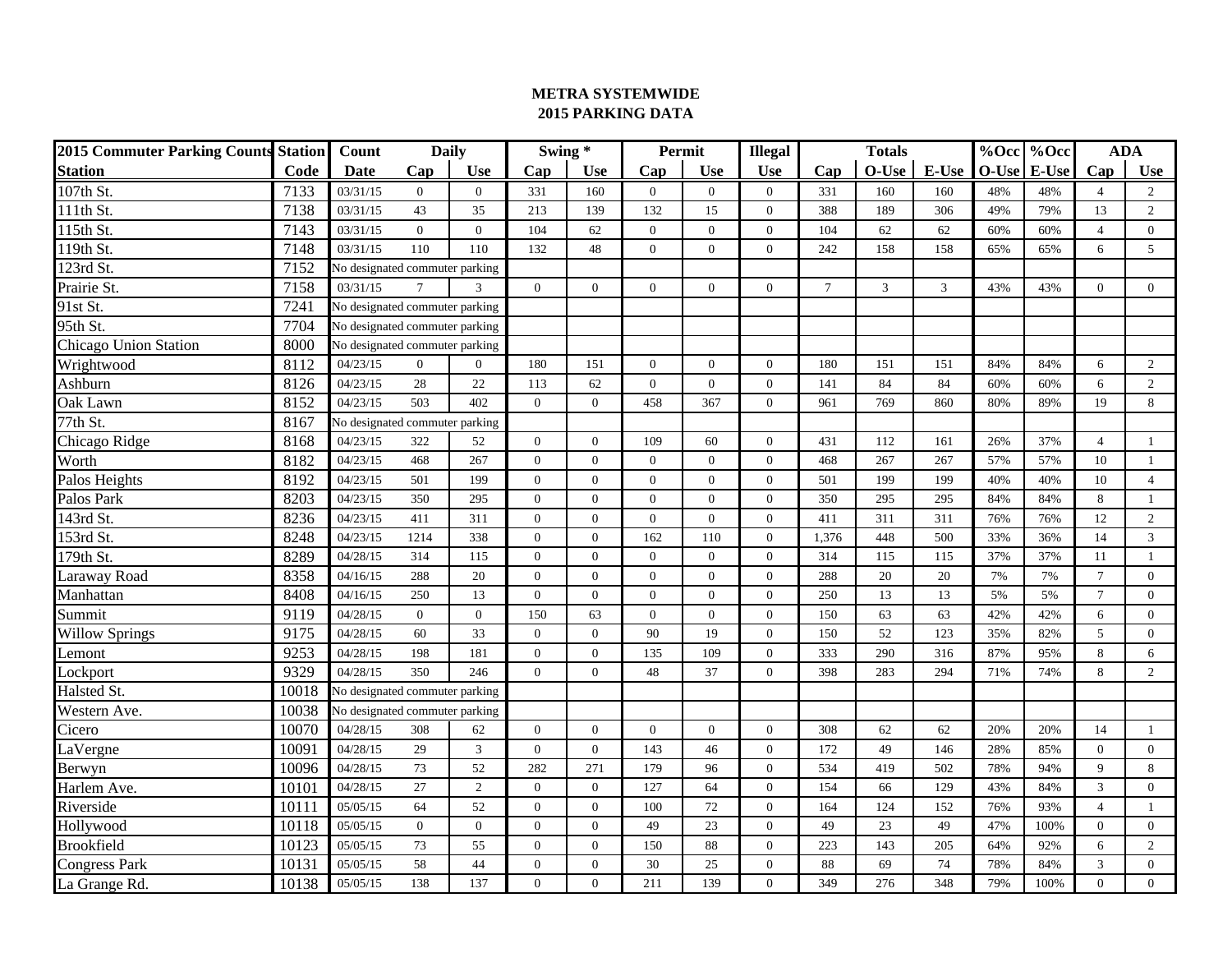| <b>2015 Commuter Parking Counts Station</b> |       | Count                          | <b>Daily</b>   |                | Swing*         |                | Permit         |                | <b>Illegal</b> |       | %Occ %Occ |       | <b>ADA</b> |       |                |                |
|---------------------------------------------|-------|--------------------------------|----------------|----------------|----------------|----------------|----------------|----------------|----------------|-------|-----------|-------|------------|-------|----------------|----------------|
| <b>Station</b>                              | Code  | Date                           | Cap            | <b>Use</b>     | Cap            | <b>Use</b>     | Cap            | <b>Use</b>     | <b>Use</b>     | Cap   | $O-Use$   | E-Use | $O-Use$    | E-Use | Cap            | <b>Use</b>     |
| Stone Ave.                                  | 10142 | 05/05/15                       | 83             | 80             | $\Omega$       | $\theta$       | 354            | 286            | $\overline{0}$ | 437   | 366       | 434   | 84%        | 99%   | 11             | 2              |
| Western Springs                             | 10155 | 04/30/15                       | 128            | 121            | $\Omega$       | $\Omega$       | 280            | 207            | $\Omega$       | 408   | 328       | 401   | 80%        | 98%   | $\theta$       | $\overline{0}$ |
| Highlands                                   | 10164 | 04/30/15                       | 78             | 73             | $\Omega$       | $\Omega$       | 10             | 2              | $\overline{0}$ | 88    | 75        | 83    | 85%        | 94%   | $\overline{4}$ | $\overline{0}$ |
| Hinsdale                                    | 10169 | 04/30/15                       | 69             | 66             | $\overline{0}$ | $\theta$       | 171            | 168            | $\overline{0}$ | 240   | 234       | 237   | 98%        | 99%   | $\overline{0}$ | $\overline{0}$ |
| West Hinsdale                               | 10178 | 04/30/15                       | 66             | 58             | $\overline{0}$ | $\theta$       | 87             | 41             | $\overline{0}$ | 153   | 99        | 145   | 65%        | 95%   |                | $\overline{0}$ |
| Clarendon Hills                             | 10183 | 04/30/15                       | 28             | 8              | $\Omega$       | $\theta$       | 276            | 231            | $\mathbf{0}$   | 304   | 239       | 284   | 79%        | 93%   | $\overline{4}$ | $\overline{4}$ |
| Westmont                                    | 10195 | 04/30/15                       | 113            | 50             | $\Omega$       | $\Omega$       | 441            | 355            | $\Omega$       | 554   | 405       | 491   | 73%        | 89%   | 10             | 2              |
| Fairview Ave.                               | 10204 | 04/30/15                       | 127            | 82             | $\Omega$       | $\Omega$       | 153            | 96             | $\Omega$       | 280   | 178       | 235   | 64%        | 84%   | $\tau$         | 2              |
| Main St.                                    | 10212 | 04/30/15                       | 542            | 493            | $\Omega$       | $\Omega$       | 383            | 306            | $\Omega$       | 925   | 799       | 876   | 86%        | 95%   | 13             | 8              |
| Belmont                                     | 10226 | 04/21/15                       | 515            | 495            | $\Omega$       | $\Omega$       | 388            | 325            | $\Omega$       | 903   | 820       | 883   | 91%        | 98%   | 17             | $\overline{7}$ |
| Lisle                                       | 10245 | 04/21/15                       | 76             | 75             | $\Omega$       | $\Omega$       | 749            | 590            | $\overline{0}$ | 825   | 665       | 824   | 81%        | 100%  | 23             | 8              |
| Naperville                                  | 10285 | 04/21/15                       | 637            | 590            | $\Omega$       | $\Omega$       | 906            | 863            | $\overline{0}$ | 1,543 | 1,453     | 1,496 | 94%        | 97%   | 37             | 18             |
| Route 59                                    | 10316 | 05/07/15                       | 2,290          | 2,030          | $\Omega$       | $\Omega$       | 1,955          | 1,541          | $\overline{0}$ | 4,245 | 3,571     | 3,985 | 84%        | 94%   | 65             | 40             |
| Aurora                                      | 10380 | 04/21/15                       | 817            | 812            | 169            | 49             | 644            | 430            | $\overline{c}$ | 1,630 | 1,293     | 1,505 | 79%        | 92%   | 27             | 18             |
| Kedzie                                      | 11036 | No designated commuter parking |                |                |                |                |                |                |                |       |           |       |            |       |                |                |
| <b>Oak Park</b>                             | 11085 | 05/12/15                       | $\overline{0}$ | $\overline{0}$ | $\Omega$       | $\Omega$       | 143            | 90             | $\Omega$       | 143   | 90        | 143   | 63%        | 100%  | $\theta$       | $\overline{0}$ |
| <b>River Forest</b>                         | 11097 | 05/05/15                       | 129            | 100            | $\Omega$       | $\Omega$       | 82             | 59             | $\Omega$       | 211   | 159       | 182   | 75%        | 86%   | $\overline{4}$ | $\overline{0}$ |
| Maywood                                     | 11105 | 05/05/15                       | 88             | 56             | $\Omega$       | $\theta$       | $\theta$       | $\theta$       | $\overline{0}$ | 88    | 56        | 56    | 64%        | 64%   | $\overline{4}$ | $\overline{0}$ |
| Melrose Park                                | 11113 | 05/05/15                       | 48             | 44             | $\Omega$       | $\Omega$       | $\theta$       | $\theta$       | $\Omega$       | 48    | 44        | 44    | 92%        | 92%   | $\overline{1}$ | $\mathbf{0}$   |
| Bellwood                                    | 11126 | 05/05/15                       | 194            | 81             | $\mathbf{0}$   | $\theta$       | $\mathbf{0}$   | $\theta$       | $\overline{0}$ | 194   | 81        | 81    | 42%        | 42%   | 5              | $\mathbf{1}$   |
| <b>Berkeley</b>                             | 11143 | 05/05/15                       | 125            | 65             | $\mathbf{0}$   | $\Omega$       | $\overline{0}$ | $\overline{0}$ | $\mathbf{0}$   | 125   | 65        | 65    | 52%        | 52%   | $\overline{5}$ | 2              |
| Elmhurst                                    | 11157 | 05/12/15                       | 767            | 663            | $\Omega$       | $\Omega$       | 480            | 453            | $\Omega$       | 1,247 | 1,116     | 1,143 | 89%        | 92%   | $\mathbf Q$    | $\overline{2}$ |
| Villa Park                                  | 11178 | 05/12/15                       | 276            | 270            | $\Omega$       | $\Omega$       | 220            | 177            | $\Omega$       | 496   | 447       | 490   | 90%        | 99%   | 13             | 8              |
| Lombard                                     | 11199 | 05/12/15                       | 249            | 233            | $\Omega$       | $\Omega$       | 287            | 223            | $\overline{0}$ | 536   | 456       | 520   | 85%        | 97%   | $\mathbf{Q}$   | $\overline{0}$ |
| Glen Ellyn                                  | 11224 | 05/12/15                       | 235            | 218            | $\Omega$       | $\Omega$       | 491            | 449            | $\overline{0}$ | 726   | 667       | 709   | 92%        | 98%   | 16             | $\overline{7}$ |
| College Ave.                                | 11238 | 05/12/15                       | 326            | 286            | $\mathbf{0}$   | $\overline{0}$ | 271            | 209            | $\overline{0}$ | 597   | 495       | 557   | 83%        | 93%   | 13             | $\mathfrak{S}$ |
| Wheaton                                     | 11250 | 05/21/15                       | 116            | 104            | 291            | 176            | 310            | 247            | $\mathbf{0}$   | 717   | 527       | 590   | 74%        | 82%   | 17             | 6              |
| Winfield                                    | 11275 | 05/21/15                       | 234            | 160            | $\mathbf{0}$   | $\mathbf{0}$   | 119            | 83             | $\overline{0}$ | 353   | 243       | 279   | 69%        | 79%   | 5              | $\mathbf{1}$   |
| West Chicago                                | 11300 | 05/21/15                       | 299            | 194            | $\Omega$       | $\Omega$       | 170            | 107            | $\Omega$       | 469   | 301       | 364   | 64%        | 78%   | $\mathbf{Q}$   | $\mathbf{1}$   |
| Geneva                                      | 11355 | 05/21/15                       | 694            | 466            | $\Omega$       | $\Omega$       | 468            | 373            | $\Omega$       | 1.162 | 839       | 934   | 72%        | 80%   | 20             | 9              |
| La Fox                                      | 11409 | 05/21/15                       | $\overline{0}$ | $\Omega$       | 300            | 251            | $\theta$       | $\theta$       | $\mathbf{0}$   | 300   | 251       | 251   | 84%        | 84%   | 13             | $\overline{0}$ |
| Elburn                                      | 11436 | 05/21/15                       | $\overline{0}$ | $\overline{0}$ | 597            | 194            | $\mathbf{0}$   | $\overline{0}$ | $\mathbf{0}$   | 597   | 194       | 194   | 32%        | 32%   | 14             | 2              |
| Western Ave.                                | 12029 | 09/09/14                       | $\overline{0}$ | $\overline{0}$ | 20             | 20             | $\theta$       | $\theta$       | $\overline{0}$ | 20    | 20        | 20    | 100%       | 100%  | $\overline{2}$ | $\overline{0}$ |
| Grand / Cicero                              | 12065 | No designated commuter parking |                |                |                |                |                |                |                |       |           |       |            |       |                |                |
| <b>Hanson Park</b>                          | 12077 | 09/10/15                       | 29             | 29             | $\mathbf{0}$   | $\mathbf{0}$   | $\mathbf{0}$   | $\mathbf{0}$   | $\mathbf{0}$   | 29    | 29        | 29    | 100%       | 100%  | $\overline{0}$ | $\mathbf{0}$   |
| Galewood                                    | 12086 | 09/10/15                       | 52             | 34             | 79             | 49             | $\theta$       | $\theta$       | $\Omega$       | 131   | 83        | 83    | 63%        | 63%   | 5              | $\mathbf{1}$   |
| Mars                                        | 12091 | 09/10/15                       | 29             | 29             | 34             | 15             | $\theta$       | $\Omega$       | $\Omega$       | 63    | 44        | 44    | 70%        | 70%   | 2              | $\overline{0}$ |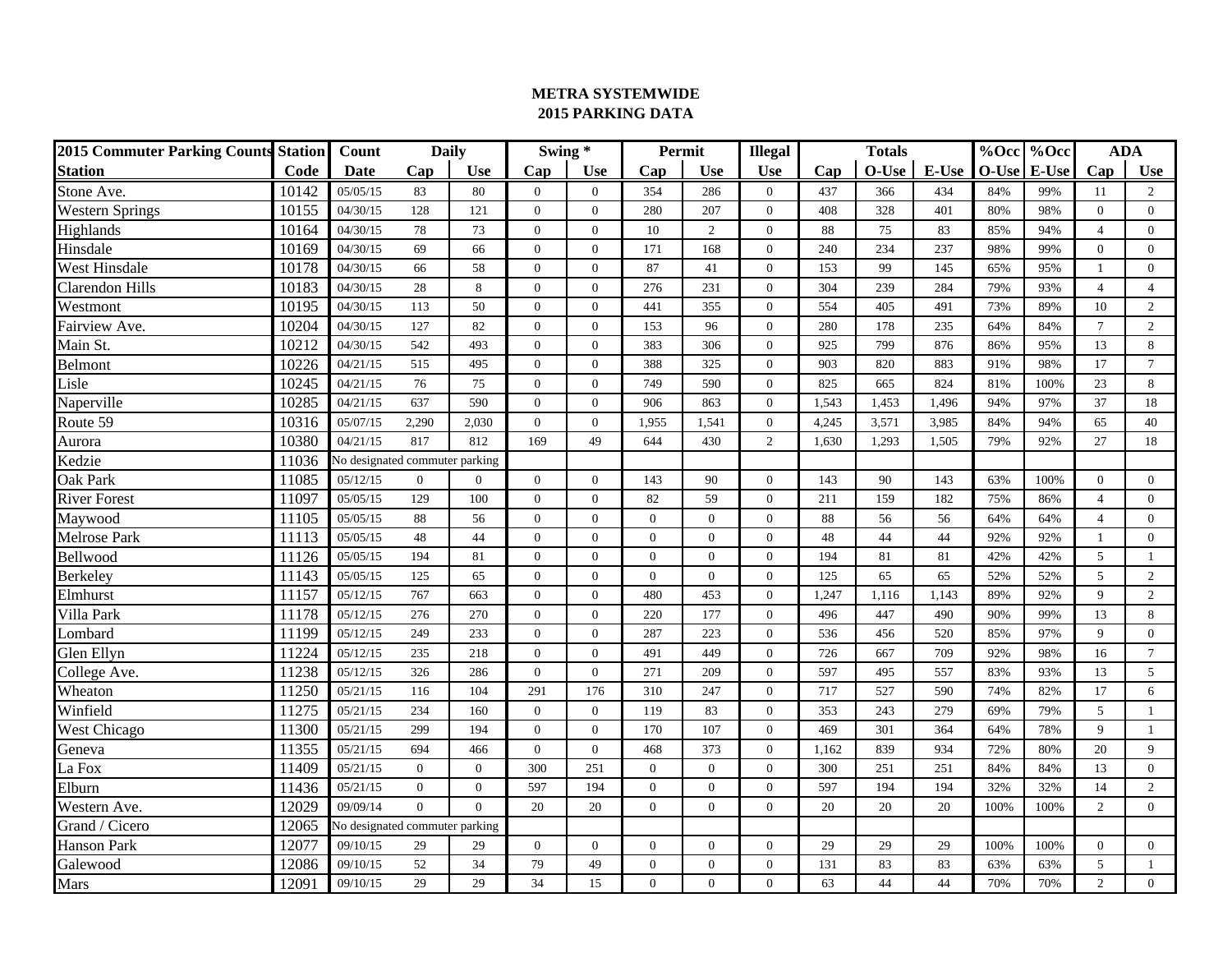| <b>2015 Commuter Parking Counts Station</b> |       | <b>Daily</b><br>Count          |                  | Swing *        |                |                | Permit         |                | <b>Totals</b><br><b>Illegal</b> |       |                |              |         | <b>ADA</b>         |                |                |
|---------------------------------------------|-------|--------------------------------|------------------|----------------|----------------|----------------|----------------|----------------|---------------------------------|-------|----------------|--------------|---------|--------------------|----------------|----------------|
| <b>Station</b>                              | Code  | Date                           | Cap              | <b>Use</b>     | Cap            | <b>Use</b>     | Cap            | <b>Use</b>     | <b>Use</b>                      | Cap   | $O-Use$        | E-Use        | $O-Use$ | %Occ %Occ<br>E-Use | Cap            | <b>Use</b>     |
| Mont Clare                                  | 12095 | 09/10/15                       | $\overline{4}$   | 3              | 190            | 85             | $\overline{0}$ | $\overline{0}$ | $\overline{0}$                  | 194   | 88             | 88           | 45%     | 45%                | $\overline{4}$ | $\overline{0}$ |
| Elmwood Park                                | 12102 | 09/10/15                       | 135              | 105            | $\Omega$       | $\Omega$       | $\theta$       | $\Omega$       | $\Omega$                        | 135   | 105            | 105          | 78%     | 78%                | 5              | $\overline{0}$ |
| River Grove                                 | 12114 | 09/10/15                       | 69               | 52             | $\overline{0}$ | $\overline{0}$ | 101            | 81             | $\overline{0}$                  | 170   | 133            | 153          | 78%     | 90%                | 6              | 1              |
| Franklin Park                               | 12132 | 09/10/15                       | 274              | 186            | $\mathbf{0}$   | $\theta$       | $\overline{0}$ | $\overline{0}$ | $\overline{0}$                  | 274   | 186            | 186          | 68%     | 68%                | $\tau$         | $\overline{0}$ |
| Mannheim                                    | 12140 | 09/10/15                       | 30               | $\overline{0}$ | $\Omega$       | $\overline{0}$ | $\mathbf{0}$   | $\mathbf{0}$   | $\overline{0}$                  | 30    | $\overline{0}$ | $\mathbf{0}$ | 0%      | 0%                 | $\Omega$       | $\overline{0}$ |
| Bensenville                                 | 12172 | 09/10/15                       | 145              | 111            | $\Omega$       | $\overline{0}$ | 57             | $\tau$         | $\mathbf{0}$                    | 202   | 118            | 168          | 58%     | 83%                | 5              | $\mathbf{0}$   |
| <b>Wood Dale</b>                            | 12191 | 09/10/15                       | 264              | 202            | $\Omega$       | $\Omega$       | 200            | 177            | $\Omega$                        | 464   | 379            | 402          | 82%     | 87%                | $\mathbf{Q}$   | $\mathfrak{Z}$ |
| Itasca                                      | 12210 | 09/10/15                       | 198              | 130            | $\Omega$       | $\Omega$       | 148            | 115            | $\Omega$                        | 346   | 245            | 278          | 71%     | 80%                | $\tau$         | $\overline{c}$ |
| Medinah                                     | 12230 | 09/10/15                       | 318              | 260            | $\Omega$       | $\Omega$       | 80             | 64             | $\Omega$                        | 398   | 324            | 340          | 81%     | 85%                | 12             | $\mathbf{1}$   |
| Roselle                                     | 12239 | 09/10/15                       | 162              | 154            | 635            | 558            | 181            | 164            | $\Omega$                        | 978   | 876            | 893          | 90%     | 91%                | 30             | 8              |
| Schaumburg                                  | 12265 | 09/15/15                       | $\mathbf{0}$     | $\overline{0}$ | 1.019          | 686            | 565            | 565            | $\overline{0}$                  | 1,584 | 1,251          | 1,251        | 79%     | 79%                | 35             | 16             |
| Hanover Park                                | 12284 | 09/15/15                       | 564              | 390            | $\overline{0}$ | $\overline{0}$ | 808            | 530            | $\overline{0}$                  | 1,372 | 920            | 1,198        | 67%     | 87%                | 23             | 6              |
| Bartlett                                    | 12301 | 09/15/15                       | 536              | 408            | 204            | 171            | $\mathbf{0}$   | $\overline{0}$ | $\mathbf{0}$                    | 740   | 579            | 579          | 78%     | 78%                | 22             | $\overline{7}$ |
| National St.                                | 12360 | 09/15/15                       | $\mathbf{0}$     | $\overline{0}$ | 571            | 445            | $\mathbf{0}$   | $\mathbf{0}$   | $\overline{0}$                  | 571   | 445            | 445          | 78%     | 78%                | 14             | $\mathfrak{Z}$ |
| Elgin                                       | 12366 | 09/15/15                       | $\mathbf{0}$     | $\Omega$       | 147            | 146            | $\theta$       | $\theta$       | $\mathbf{1}$                    | 147   | 147            | 146          | 100%    | 99%                | $\tau$         | 2              |
| <b>Big Timber</b>                           | 12398 | 09/15/15                       | $\Omega$         | $\theta$       | 720            | 516            | $\theta$       | $\theta$       | $\overline{0}$                  | 720   | 516            | 516          | 72%     | 72%                | 15             | $\overline{4}$ |
| Ogilvie Center                              | 13000 | No designated commuter parking |                  |                |                |                |                |                |                                 |       |                |              |         |                    |                |                |
| Clybourn                                    | 13029 | 09/17/15                       | 32               | 31             | $\mathbf{0}$   | $\overline{0}$ | $\theta$       | $\overline{0}$ | $\overline{0}$                  | 32    | 31             | 31           | 97%     | 97%                | $\theta$       | $\overline{0}$ |
| <b>Irving Park</b>                          | 13070 | 09/17/15                       | 89               | 77             | $\mathbf{0}$   | $\overline{0}$ | $\theta$       | $\theta$       | $\overline{0}$                  | 89    | 77             | 77           | 87%     | 87%                | $\theta$       | $\overline{0}$ |
| Jefferson Park                              | 13091 | 09/17/15                       | 39               | 38             | 83             | 83             | $\mathbf{0}$   | $\mathbf{0}$   | $\overline{c}$                  | 122   | 123            | 121          | 101%    | 99%                | $\overline{4}$ | 2              |
| <b>Gladstone Park</b>                       | 13101 | 09/17/15                       | 34               | 27             | $\mathbf{0}$   | $\overline{0}$ | $\overline{0}$ | $\overline{0}$ | $\mathbf{0}$                    | 34    | 27             | 27           | 79%     | 79%                | $\overline{0}$ | $\mathbf{0}$   |
| Norwood Park                                | 13114 | 09/17/15                       | 100              | 71             | $\Omega$       | $\Omega$       | $\theta$       | $\theta$       | $\Omega$                        | 100   | 71             | 71           | 71%     | 71%                | $\Omega$       | $\mathbf{0}$   |
| <b>Edison Park</b>                          | 13126 | 09/17/15                       | $\overline{0}$   | $\overline{0}$ | 261            | 151            | $\theta$       | $\Omega$       | $\Omega$                        | 261   | 151            | 151          | 58%     | 58%                | $\tau$         | 3              |
| Park Ridge                                  | 13135 | 09/17/15                       | 330              | 252            | $\Omega$       | $\Omega$       | 117            | 90             | $\overline{0}$                  | 447   | 342            | 369          | 77%     | 83%                | 6              | $\mathbf{1}$   |
| Dee Road                                    | 13150 | 09/17/15                       | 172              | 167            | $\overline{0}$ | $\theta$       | $\overline{0}$ | $\Omega$       | $\overline{0}$                  | 172   | 167            | 167          | 97%     | 97%                | 6              | $\mathfrak{Z}$ |
| <b>Des Plaines</b>                          | 13171 | 09/17/15                       | 290              | 225            | $\Omega$       | $\overline{0}$ | 24             | 8              | $\overline{0}$                  | 314   | 233            | 249          | 74%     | 79%                | 5              | $\mathbf{1}$   |
| Cumberland                                  | 13186 | 09/17/15                       | 256              | 180            | $\mathbf{0}$   | $\overline{0}$ | $\overline{0}$ | $\overline{0}$ | $\overline{0}$                  | 256   | 180            | 180          | 70%     | 70%                | 9              | 2              |
| Mount Prospect                              | 13200 | 09/17/15                       | 228              | 225            | 285            | 265            | 157            | 140            | $\overline{0}$                  | 670   | 630            | 647          | 94%     | 97%                | 12             | $\overline{4}$ |
| Arlington Heights                           | 13228 | 09/30/15                       | 910              | 624            | $\Omega$       | $\Omega$       | 1,336          | 881            | $\Omega$                        | 2.246 | 1.505          | 1.960        | 67%     | 87%                | 14             | $\,8\,$        |
| <b>Arlington Park</b>                       | 13244 | 09/30/15                       | 26               | 9              | 1.005          | 975            | $\theta$       | $\theta$       | $\Omega$                        | 1.031 | 984            | 984          | 95%     | 95%                | 20             | 13             |
| Palatine                                    | 13268 | 09/30/15                       | 895              | 885            | 76             | 60             | 421            | 386            | $\mathbf{0}$                    | 1,392 | 1,331          | 1,366        | 96%     | 98%                | 21             | 11             |
| <b>Barrington</b>                           | 13319 | 09/30/15                       | 34               | 34             | 654            | 645            | 263            | 203            | $\overline{4}$                  | 951   | 886            | 942          | 93%     | 99%                | 24             | 14             |
| Fox River Grove                             | 13373 | 09/30/15                       | 298              | 244            | $\overline{0}$ | $\overline{0}$ | $\theta$       | $\mathbf{0}$   | $\overline{0}$                  | 298   | 244            | 244          | 82%     | 82%                | 8              | 2              |
| Cary                                        | 13386 | 09/30/15                       | 425              | 363            | $\mathbf{0}$   | $\overline{0}$ | 171            | 168            | $\mathbf{0}$                    | 596   | 531            | 534          | 89%     | 90%                | 13             | $\,8\,$        |
| Pingree Rd.                                 | 13417 | 09/30/15                       | $\boldsymbol{0}$ | $\overline{0}$ | 709            | 479            | $\Omega$       | $\Omega$       | $\overline{0}$                  | 709   | 479            | 479          | 68%     | 68%                | 15             | $\mathfrak{S}$ |
| Crystal Lake                                | 13432 | 09/30/15                       | 1,096            | 742            | $\Omega$       | $\Omega$       | $\theta$       | $\theta$       | $\Omega$                        | 1,096 | 742            | 742          | 68%     | 68%                | 22             | 12             |
| Woodstock                                   | 13516 | 09/30/15                       | 452              | 201            | $\Omega$       | $\Omega$       | $\theta$       | $\Omega$       | $\Omega$                        | 452   | 201            | 201          | 44%     | 44%                | $\mathbf{Q}$   | $\mathfrak{Z}$ |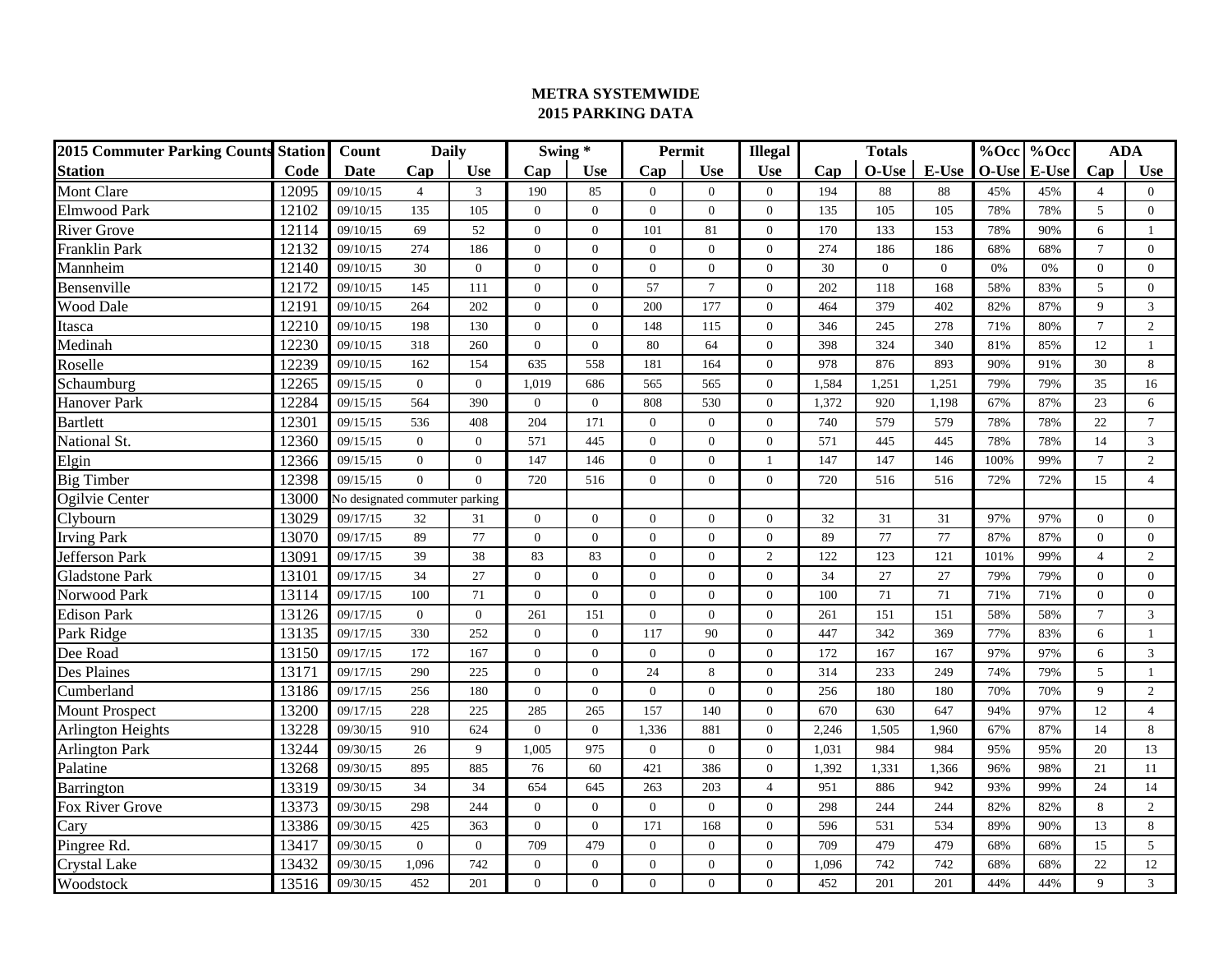| <b>2015 Commuter Parking Counts Station</b> |       | Count                          | <b>Daily</b>   |                | Swing *        |                |                | Permit         | <b>Illegal</b> | <b>Totals</b> |                |                | %Occ %Occ   | <b>ADA</b> |                |                |
|---------------------------------------------|-------|--------------------------------|----------------|----------------|----------------|----------------|----------------|----------------|----------------|---------------|----------------|----------------|-------------|------------|----------------|----------------|
| <b>Station</b>                              | Code  | Date                           | Cap            | <b>Use</b>     | Cap            | <b>Use</b>     | Cap            | <b>Use</b>     | <b>Use</b>     | Cap           | $O-Use$        | E-Use          | O-Use E-Use |            | Cap            | <b>Use</b>     |
| Harvard                                     | 13631 | 09/30/15                       | 221            | 153            | $\mathbf{0}$   | $\theta$       | $\overline{0}$ | $\overline{0}$ | $\overline{0}$ | 221           | 153            | 153            | 69%         | 69%        | $\overline{7}$ | 3              |
| McHenry                                     | 14506 | 09/30/15                       | 106            | 55             | $\Omega$       | $\theta$       | $\overline{0}$ | $\theta$       | $\overline{0}$ | 106           | 55             | 55             | 52%         | 52%        | 5              | $\mathbf{1}$   |
| Healy                                       | 15064 | 10/22/15                       | 13             | 13             | $\overline{0}$ | $\theta$       | $\mathbf{0}$   | $\overline{0}$ | $\overline{0}$ | 13            | 13             | 13             | 100%        | 100%       | $\theta$       | $\overline{0}$ |
| Grayland                                    | 15082 | 10/22/15                       | 21             | 17             | $\overline{0}$ | $\overline{0}$ | $\overline{0}$ | $\overline{0}$ | $\overline{0}$ | 21            | 17             | 17             | 81%         | 81%        | $\overline{0}$ | $\overline{0}$ |
| Mayfair                                     | 15090 | Vo designated commuter parking |                |                |                |                |                |                |                |               |                |                |             |            |                |                |
| <b>Forest Glen</b>                          | 15102 | 10/22/15                       | 18             | 16             | 83             | 62             | $\theta$       | $\theta$       | $\Omega$       | 101           | 78             | 78             | 77%         | 77%        | 2              | $\mathbf{1}$   |
| Edgebrook                                   | 15116 | 10/22/15                       | 44             | 40             | 149            | 125            | $\theta$       | $\Omega$       | $\Omega$       | 193           | 165            | 165            | 85%         | 85%        | $\tau$         | 2              |
| <b>Morton Grove</b>                         | 15143 | 10/22/15                       | 353            | 339            | $\overline{0}$ | $\overline{0}$ | 111            | 68             | $\overline{0}$ | 464           | 407            | 450            | 88%         | 97%        | 10             | $\overline{7}$ |
| Golf                                        | 15162 | 10/22/15                       | 35             | 35             | $\overline{0}$ | $\theta$       | $\overline{0}$ | $\overline{0}$ | $\overline{0}$ | 35            | 35             | 35             | 100%        | 100%       | $\overline{2}$ | $\mathbf{1}$   |
| Glenview                                    | 15174 | 10/22/15                       | 59             | 54             | $\Omega$       | $\overline{0}$ | 641            | 544            | $\overline{0}$ | 700           | 598            | 695            | 85%         | 99%        | 13             | $\overline{7}$ |
| Glen/N. Glenview                            | 15188 | 10/20/15                       | $\mathbf{0}$   | $\overline{0}$ | 1,186          | 555            | 75             | 75             | $\overline{0}$ | 1,261         | 630            | 630            | 50%         | 50%        | 30             | $\overline{0}$ |
| Northbrook                                  | 15211 | 10/20/15                       | 697            | 693            | $\Omega$       | $\Omega$       | $\Omega$       | $\Omega$       | $\Omega$       | 697           | 693            | 693            | 99%         | 99%        | 14             | $\mathbf{Q}$   |
| Lake Cook Road                              | 15230 | 10/20/15                       | $\mathbf{0}$   | $\theta$       | 655            | 369            | $\theta$       | $\theta$       | $\Omega$       | 655           | 369            | 369            | 56%         | 56%        | 10             | 2              |
| Deerfield                                   | 15242 | 10/20/15                       | 365            | 327            | $\Omega$       | $\Omega$       | 256            | 226            | $\mathbf{1}$   | 621           | 554            | 583            | 89%         | 94%        | 10             | 5              |
| <b>Lake Forest</b>                          | 15280 | 10/20/15                       | $\overline{0}$ | $\overline{0}$ | 396            | 260            | 152            | 56             | $\mathbf{0}$   | 548           | 316            | 412            | 58%         | 75%        | 10             | 5              |
| Libertyville                                | 15355 | 10/20/15                       | 97             | 77             | $\mathbf{0}$   | $\overline{0}$ | 341            | 273            | $\overline{0}$ | 438           | 350            | 418            | 80%         | 95%        | 9              | $\overline{3}$ |
| Prairie Crossing/Libertyville               | 15392 | 10/15/15                       | $\mathbf{0}$   | $\overline{0}$ | 395            | 299            | $\overline{0}$ | $\overline{0}$ | $\overline{0}$ | 395           | 299            | 299            | 76%         | 76%        | 20             | $\overline{c}$ |
| Grayslake                                   | 15410 | 10/15/15                       | $\mathbf{0}$   | $\mathbf{0}$   | 663            | 289            | $\overline{0}$ | $\overline{0}$ | $\overline{0}$ | 663           | 289            | 289            | 44%         | 44%        | 16             | $\mathfrak{Z}$ |
| Round Lake                                  | 15440 | 10/15/15                       | $\overline{0}$ | $\overline{0}$ | 440            | 212            | 45             | 35             | $\Omega$       | 485           | 247            | 257            | 51%         | 53%        | 10             | 8              |
| Long Lake                                   | 15460 | 10/15/15                       | $\overline{0}$ | $\overline{0}$ | 47             | 35             | $\theta$       | $\theta$       | $\Omega$       | 47            | 35             | 35             | 74%         | 74%        | 2              | $\mathbf{1}$   |
| Ingleside                                   | 15478 | 10/15/15                       | $\mathbf{0}$   | $\mathbf{0}$   | 119            | 55             | $\overline{0}$ | $\theta$       | $\overline{0}$ | 119           | 55             | 55             | 46%         | 46%        | 5              | $\overline{c}$ |
| Fox Lake                                    | 15495 | 10/15/15                       | $\mathbf{0}$   | $\overline{0}$ | 409            | 271            | 43             | 12             | $\mathbf{0}$   | 452           | 283            | 314            | 63%         | 69%        | $\mathbf Q$    | $\overline{5}$ |
| Belmont Ave.                                | 16130 | 09/09/14                       | 92             | 8              | $\Omega$       | $\overline{0}$ | $\overline{0}$ | $\overline{0}$ | $\mathbf{0}$   | 92            | 8              | $\,8\,$        | 9%          | 9%         | $\overline{4}$ | $\mathbf{1}$   |
| <b>Schiller Park</b>                        | 16148 | 10/20/15                       | 102            | 22             | $\Omega$       | $\Omega$       | $\theta$       | $\theta$       | $\Omega$       | 102           | 22             | $22\,$         | 22%         | 22%        | 5              | $\mathbf{1}$   |
| Rosemont                                    | 16156 | 10/20/15                       | 100            | $\overline{4}$ | $\Omega$       | $\Omega$       | $\theta$       | $\theta$       | $\Omega$       | 100           | $\overline{4}$ | $\overline{4}$ | 4%          | 4%         | $\overline{4}$ | $\Omega$       |
| O'Hare                                      | 16171 | No designated commuter parking |                |                |                |                |                |                |                |               |                |                |             |            |                |                |
| Prospect Heights                            | 16240 | 10/20/15                       | $\overline{0}$ | $\overline{0}$ | 328            | 166            | $\theta$       | $\theta$       | $\overline{0}$ | 328           | 166            | 166            | 51%         | 51%        | 8              | $\mathbf{1}$   |
| Wheeling                                    | 16272 | 10/20/15                       | $\mathbf{0}$   | $\overline{0}$ | 481            | 180            | $\overline{0}$ | $\overline{0}$ | $\overline{0}$ | 481           | 180            | 180            | 37%         | 37%        | 20             | $\mathbf{1}$   |
| <b>Buffalo</b> Grove                        | 16295 | 10/20/15                       | $\mathbf{0}$   | $\mathbf{0}$   | 1.050          | 407            | $\mathbf{0}$   | $\overline{0}$ | $\overline{0}$ | 1,050         | 407            | 407            | 39%         | 39%        | 22             | $\overline{2}$ |
| Prairie View                                | 16316 | 10/20/15                       | 331            | 228            | $\mathbf{0}$   | $\theta$       | 71             | 68             | $\overline{0}$ | 402           | 296            | 299            | 74%         | 74%        | 13             | $\mathbf{1}$   |
| Vernon Hills                                | 16330 | 10/20/15                       | $\mathbf{0}$   | $\overline{0}$ | 647            | 229            | $\theta$       | $\Omega$       | $\Omega$       | 647           | 229            | 229            | 35%         | 35%        | 15             | $\sqrt{2}$     |
| Mundelein                                   | 16369 | 10/20/15                       | 440            | 162            | $\Omega$       | $\Omega$       | 41             | 26             | $\Omega$       | 481           | 188            | 203            | 39%         | 42%        | 11             | $\overline{0}$ |
| Prairie Crossing/Libertyville               | 16407 | 10/15/15                       | $\overline{0}$ | $\overline{0}$ | 252            | 74             | $\theta$       | $\overline{0}$ | $\overline{0}$ | 252           | 74             | 74             | 29%         | 29%        | 26             | $\overline{4}$ |
| Washington St.                              | 16439 | 10/20/15                       | $\mathbf{0}$   | $\overline{0}$ | 149            | 51             | $\overline{0}$ | $\theta$       | $\overline{0}$ | 149           | 51             | 51             | 34%         | 34%        | 6              | $\mathbf{1}$   |
| Round Lake Beach                            | 16459 | 10/20/15                       | $\mathbf{0}$   | $\mathbf{0}$   | 357            | 63             | $\mathbf{0}$   | $\overline{0}$ | $\mathbf{0}$   | 357           | 63             | 63             | 18%         | 18%        | 14             | $\mathbf{0}$   |
| Lake Villa                                  | 16482 | 10/20/15                       | 234            | 96             | $\mathbf{0}$   | $\overline{0}$ | $\mathbf{0}$   | $\overline{0}$ | $\mathbf{0}$   | 234           | 96             | 96             | 41%         | 41%        | $\overline{7}$ | $\mathbf{0}$   |
| Antioch                                     | 16528 | 10/20/15                       | $\Omega$       | $\overline{0}$ | 316            | 140            | $\theta$       | $\Omega$       | $\Omega$       | 316           | 140            | 140            | 44%         | 44%        | 12             | $\overline{4}$ |